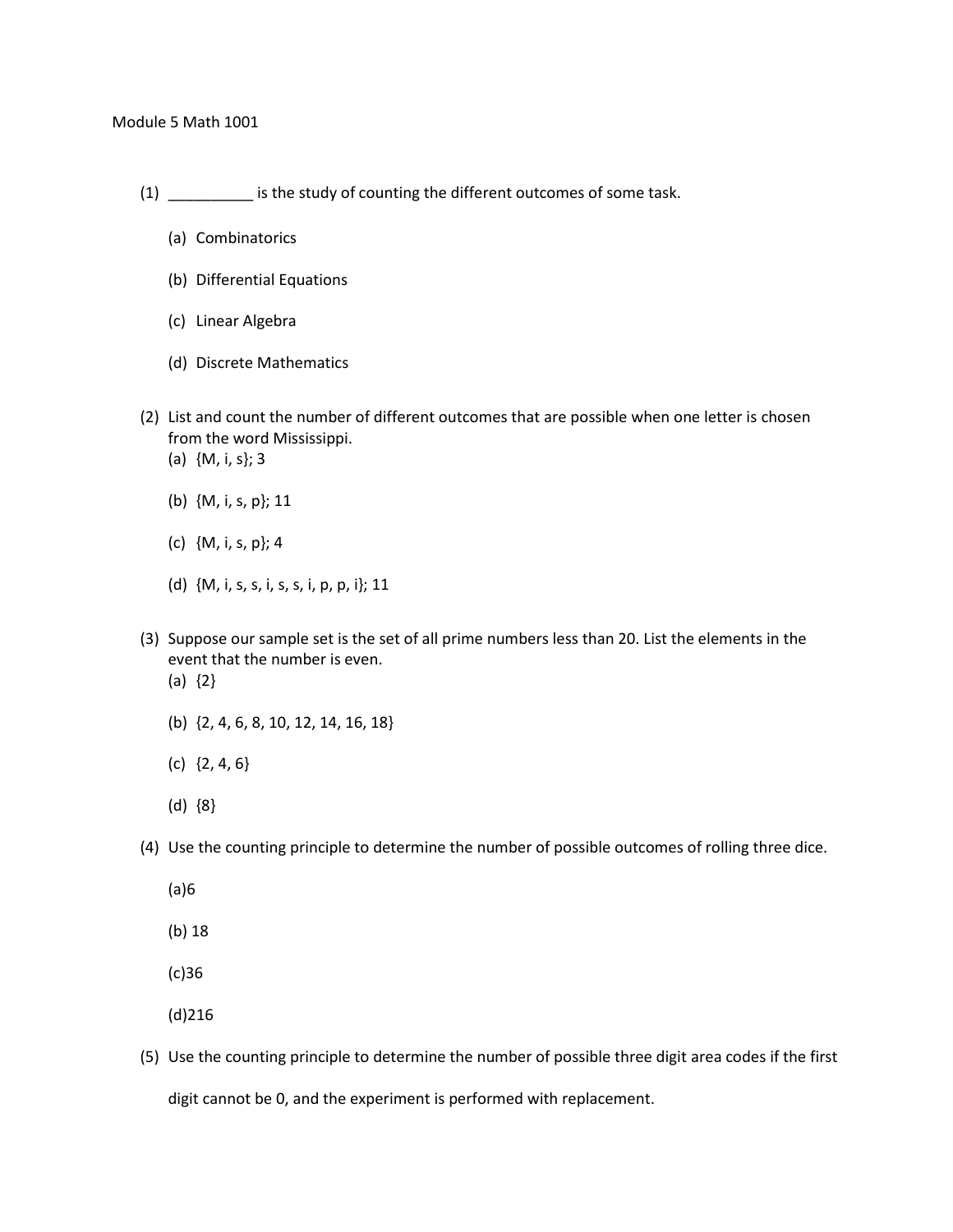- (a)  $10x10x10 = 1000$
- (b) 9x10x10 = 900
- (c) 8x9x9 = 648
- (d) 9x9x9 = 729
- (6) List the elements of the sample space defined by the experiment. Select an even single-digit whole number.
	- (a) {2,4,6,8}
	- (b) {0,2,4,6,8}
	- (c) {1,3,5,7}
	- (d) {0,2,4,6,8 ,10}
- (7) List the elements of the sample space defined by the experiment. Toss a coin twice.
	- (a) {H,T}
	- (b) {1,2,3,4}
	- (c) {HH, HT, TH, TT}
	- (d) {1H, 2H, 1T, 2T}
- (8) Use the counting principle to determine the number of elements in the sample space. Two digits are selected without replacement from the digits 1, 2, 3, and 4.
	- (a) 24 (b) 12 (c) 36 (d) 15
- (9) Use the counting principle to determine the number of elements in the sample space. The possible ways to complete a true-false examination consisting of 23 questions.
	- (a) 145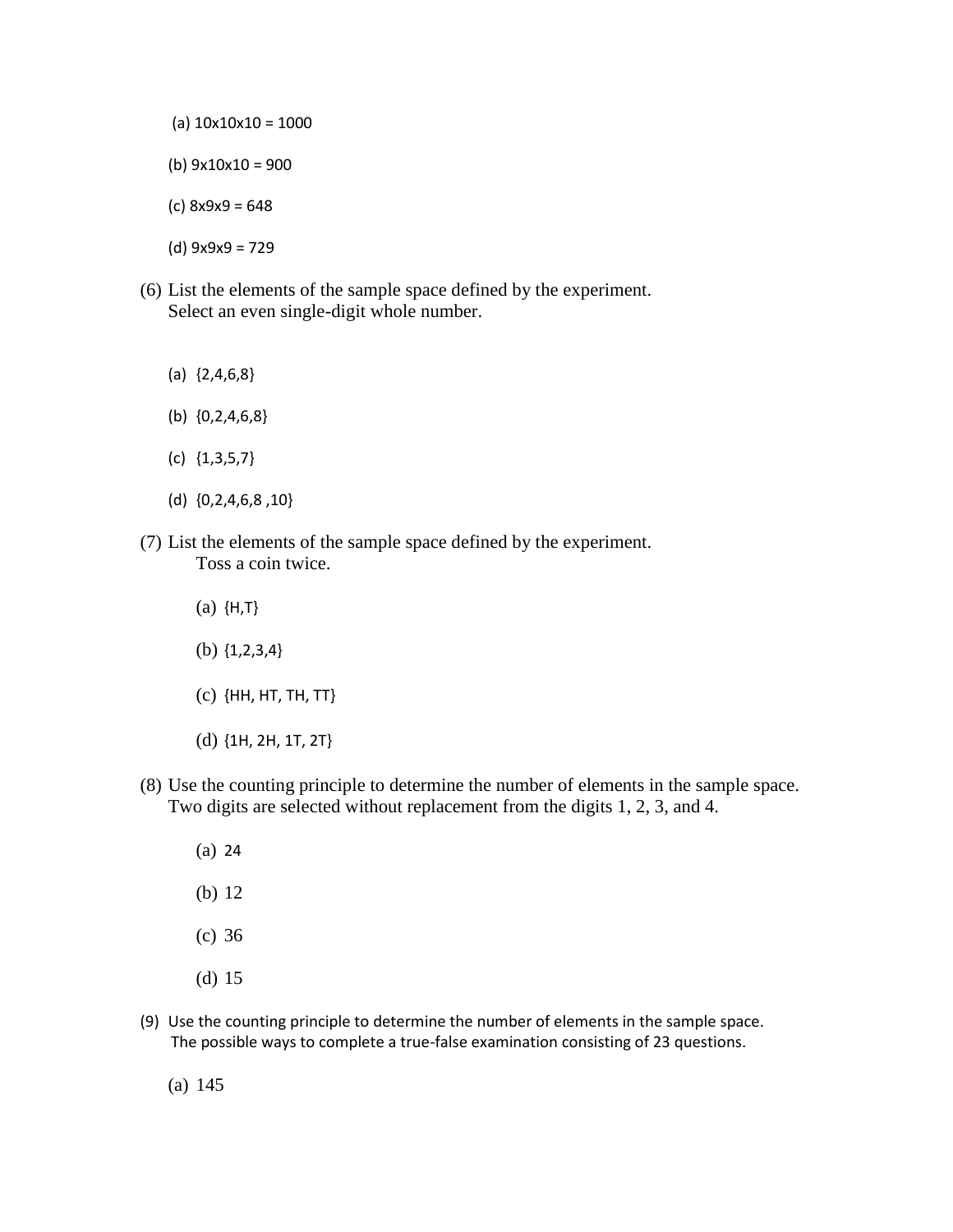- (b)  $2^{23}$
- (c)  $23^2$
- (d) 1578
- (10)Use the counting principle to determine the number of elements in the sample space. Two digits are selected with replacement from the digits 1, 2, 3, 4, 5, and 6.
	- (a) 22
	- (b) 36
	- (c) 30
	- (d) 42
- (11) Evaluate 7!
	- (a) 1324
	- (b) 48
	- (c) 5040
	- (d) 28
- (12) Evaluate $\frac{51!}{50!}$ 
	- $(a)51$
	- (b) 50
	- (c )1.02
	- (d)1

(13) Suppose you have 7 songs in a playlist but only have time to listen to two of the songs. How many permutations are there in which the songs could be played?

> (a)2520 (b) 35 (c)42 (d)14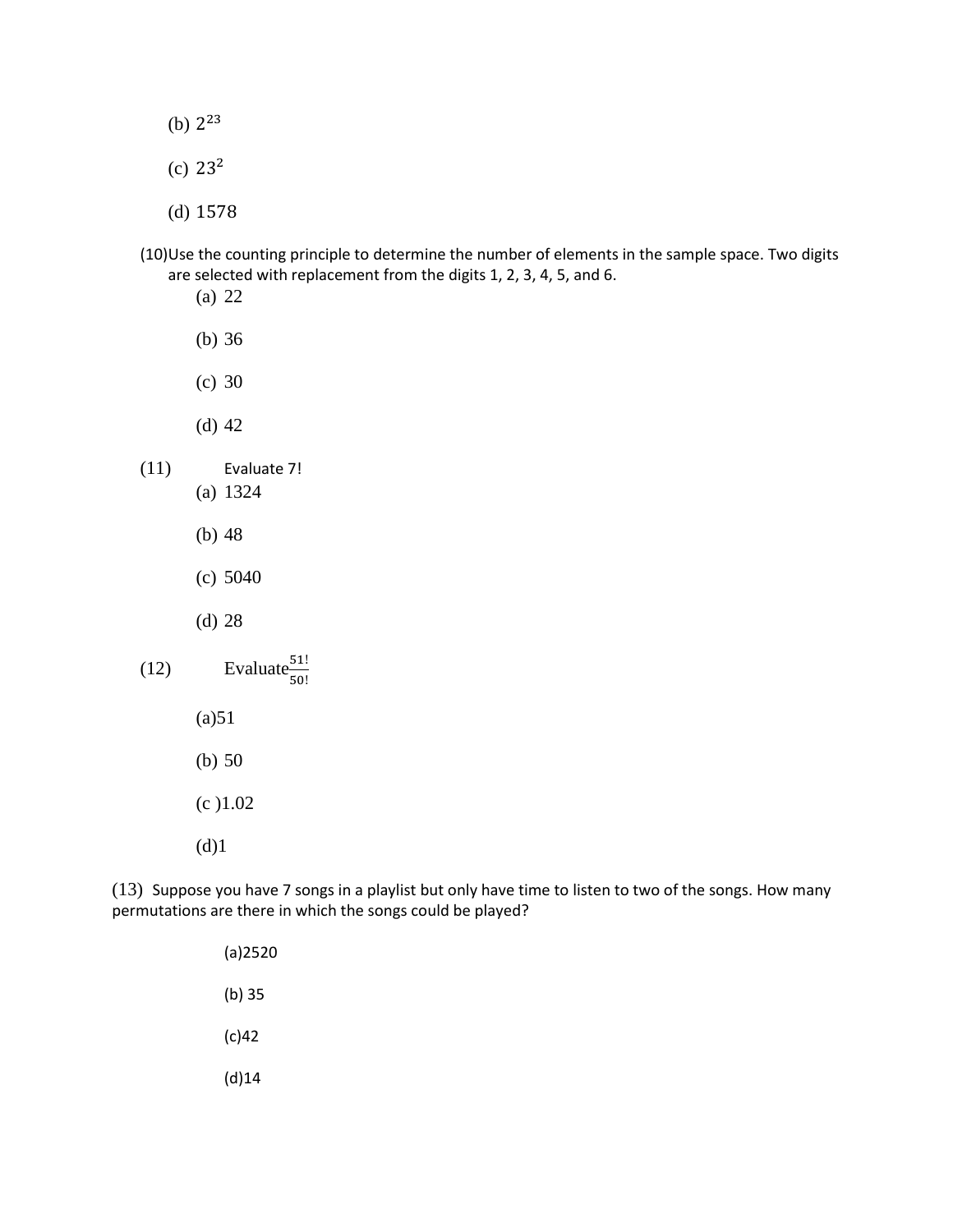(14) A password requires 9 characters. If a person uses permutations of their sister's birthday of JANUARY11 to create a password, how many different passwords are possible?

> (a) 80 (b)180

(c )90720

(d)720

(15)A math quiz is generated by randomly choosing 5 questions from a test bank consisting of 50 questions.

What formula is needed to calculate the number of different quizzes that can be generated?

- (a) Permutation Formula
- (b) Combination Formula
- (c) Fermentation Formula
- (d) Counting Principle Formula

(16)Evaluate the expression.

 $P(7,4) \cdot P(6,3)$  $P(5,4)$ 

(a) 1329

(b) 1290

(c) 840

(d) 2290

(17)A student downloaded six music files to a portable MP3 player. In how many different orders

can the songs be played?

- (a) 520
- (b) 720
- (c) 220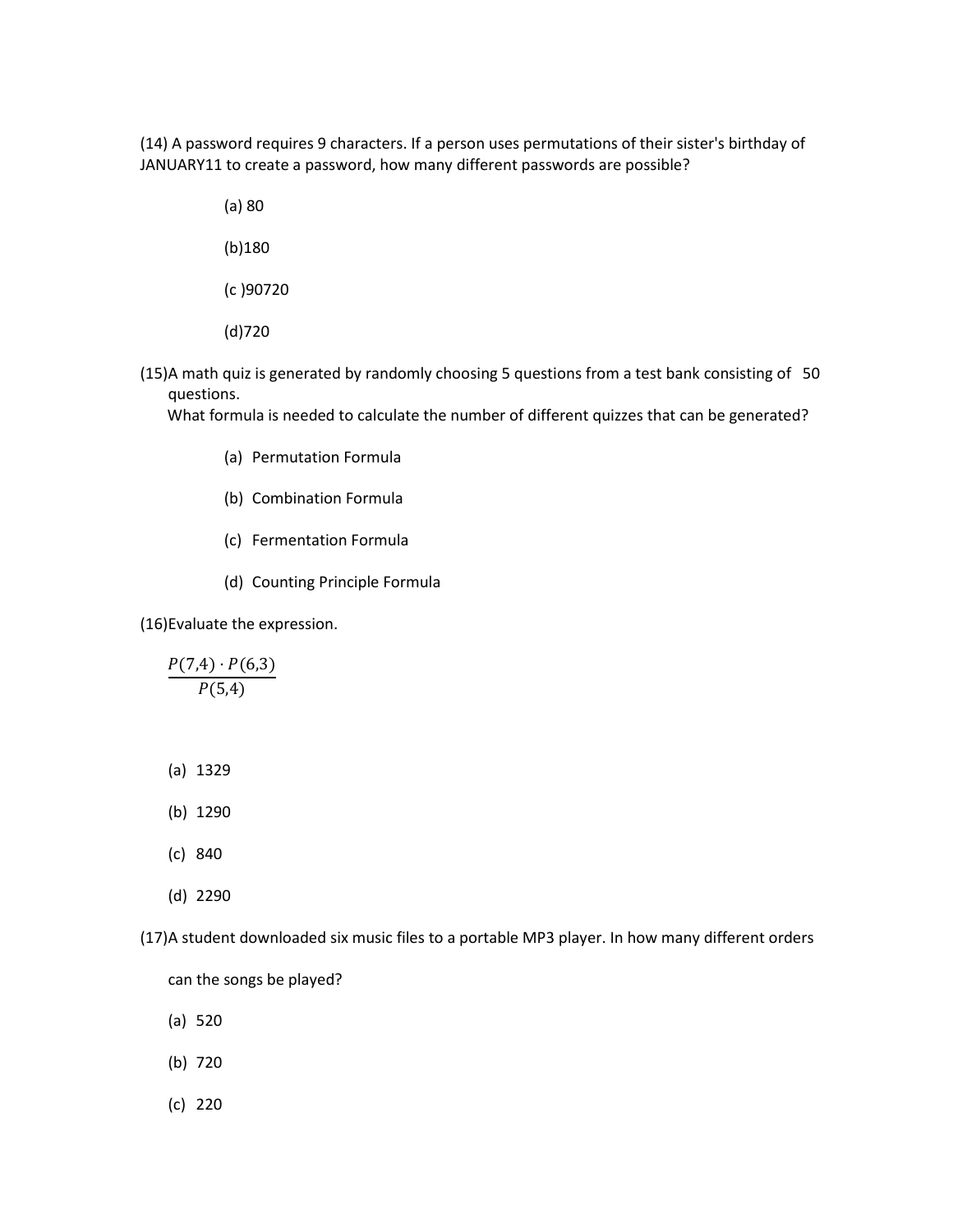(d) 320

(18)A committee of 6 people is chosen from 9 women and 9 men. How many different committees

are possible that consist of 3women and 3 men?

- (a) 306
- (b) 256
- (c) 7056
- (d) 356

(19)Evaluate the expression

- $C(8,5) \cdot C(9,4)$
- (a) 3050
- (b) 7056
- (c) 2056
- (d) 5056

(20)How many combinations are possible? Assume the items are distinct. 5 items chosen 3 at a time

- (a) 10
- (b) 5
- (c) 9
- (d) 8

(21) An event that is not very likely has a probability close to:

- (a) 0
- (b) 1
- (c) 100
- (d) -1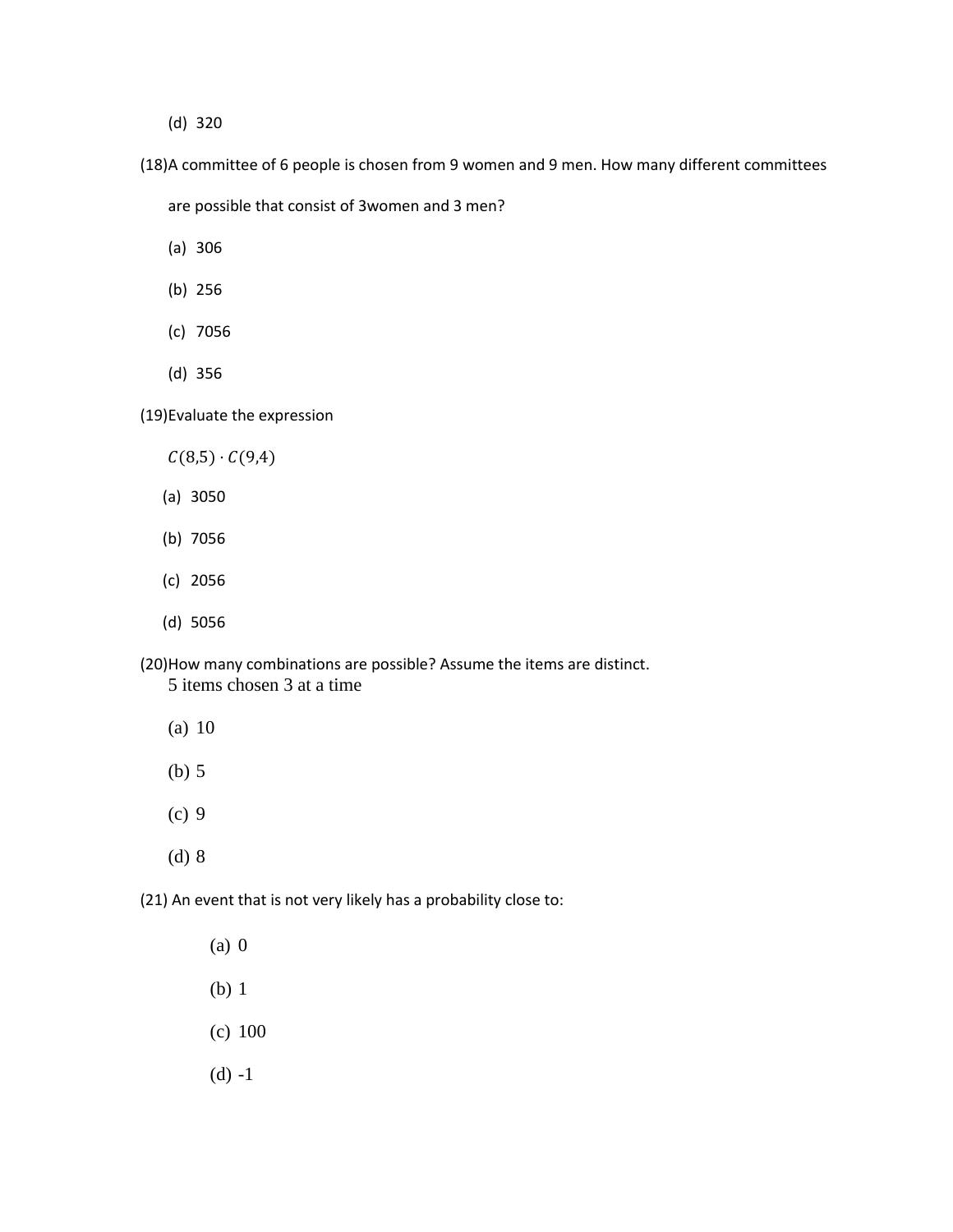(22)An event that is guaranteed to happen has a probability of exactly:

- (a) 0
- (b) 0.25
- (c) 0.75
- (d) 1
- (23)If 5 balls of the same size and weight are placed in a bag, each of a different color: white, green, orange, pink, and purple; and a blindfolded person chooses one ball, what is the probability that the person will choose the purple ball?
	- $(a)1/4$ (b) 1/5
	- $(c)$ 1/2
	- (d) 2/5
- (24) When a probability is based on data gathered from an experiment, it is called:
	- (a) a theoretical probability
	- (b) a data-driven probability
	- (c ) an empirical probability
	- (d)a practical probability
- (25)If the odds *in favor* of an event occurring are 12 to 5, what is the probability of the event
	- occurring?
		- (a) 5 to 12
		- (b) 12 to 17
		- (c) 0.71
		- (d) 0.42
- (26)Two regular 6-sided dice are tossed. Compute the probability that the sum of the pips on the upward faces of the 2 dice is the following. At least 10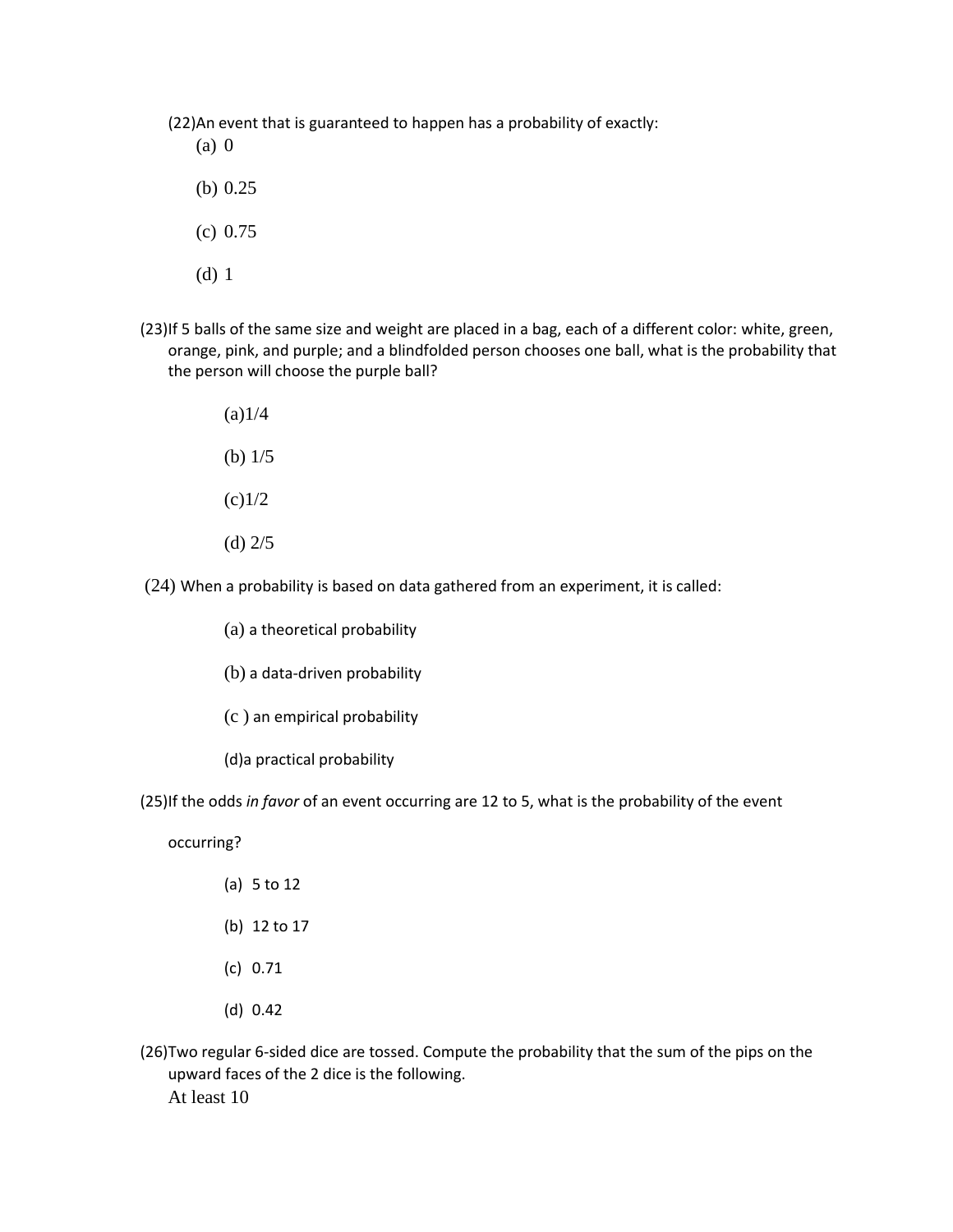- (a) 2/3 (b) 5/6 (c) 1/6 (d) 5/3
- (27)Two regular six-sided dice are tossed. Compute the probability that the sum of the pips on the upward faces of the two dice is the following. At most 7
	- (a)1/6 (b)5/12 (c)7/12 (d) 3/4

(28) Assume that it is equally likely for a child to be born a boy or a girl, and that the Lin family is planning on having three children.

compute the probability that the lins will have 2 boys and 1 girl.

 $(a)1/8$  $(b)5/8$  $(c)3/8$ (d)None

(29) Assume that it is equally likely for a child to be born a boy or a girl, and that the Lin family is planning on having three children. Compute the probability that the lins will have no girls

- (a) 2/3 (b) 5/3 (c) 1/8
- (d) 7/8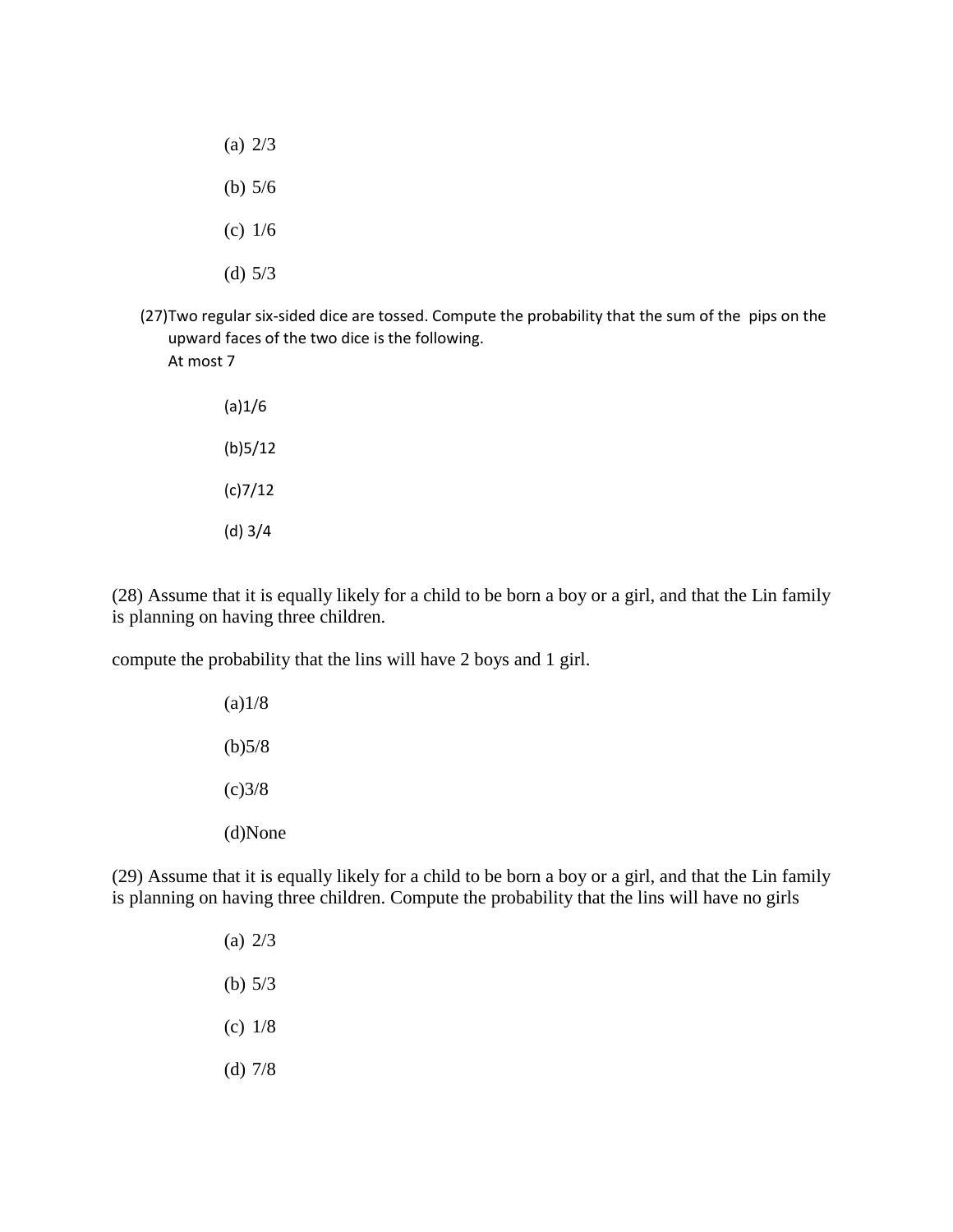(30) Assume that it is equally likely for a child to be born a boy or a girl, and that the Lin family is planning on having three children.

compute the probability that the lins will have no boys

(a) 1/5 (b) 2/9 (c) 1/8 (d) 5/8

(31) Which of the following does *not* fall under the umbrella of Descriptive Statistics?

## (a) collection

(b)presentation

(c)interpretation

(d) summarization

(32) Which of the following is *not* a measure of central tendency?

(a)Mode

(b) Variance

(c)Mean

(d) Median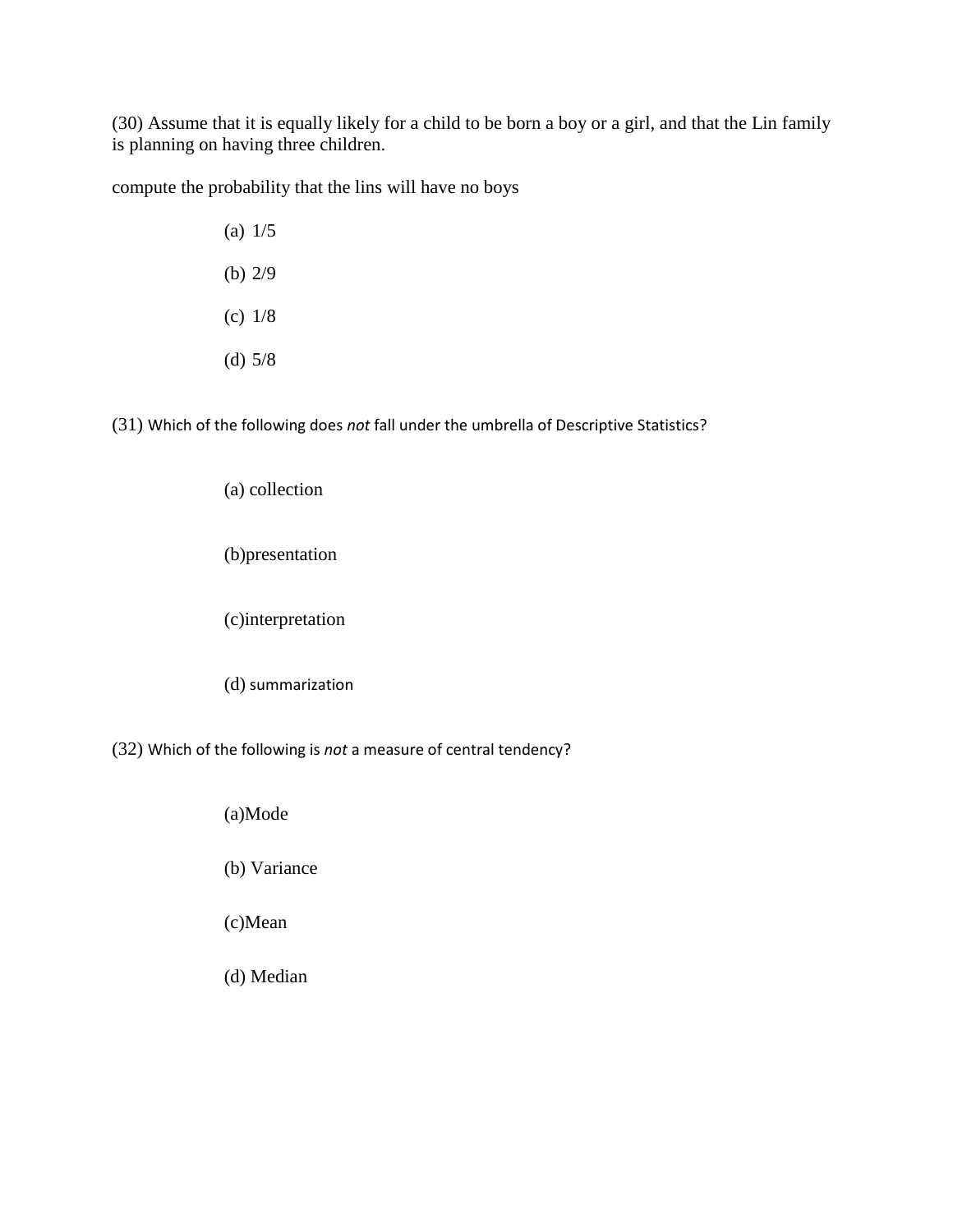(33) Find the mean of the following values:

31, 12, 15, 13, 19, 2 (a) 14 (b) 29 (c) 15.33 (d) 12.37

(34) Find the mode of the following values:

31, 12, 15, 13, 19, 2 (a) 14 (b) 9.52 (c) 8,34 (d) none

(35) Find the median of the following values:

31, 12, 15, 13, 19, 2 (a) 14 (b) 12.2 (c) 9.5 (d) None

(36) The following table displays the ages of female actors when they starred in their awardwinning performances.

Ages of Female Award Recipients

|  |  |  | 43 43 36 33 41 35 31 72 32 47 37 62 |  |  |
|--|--|--|-------------------------------------|--|--|
|  |  |  | 19 39 24 78 40 28 31 34 46 51 40 33 |  |  |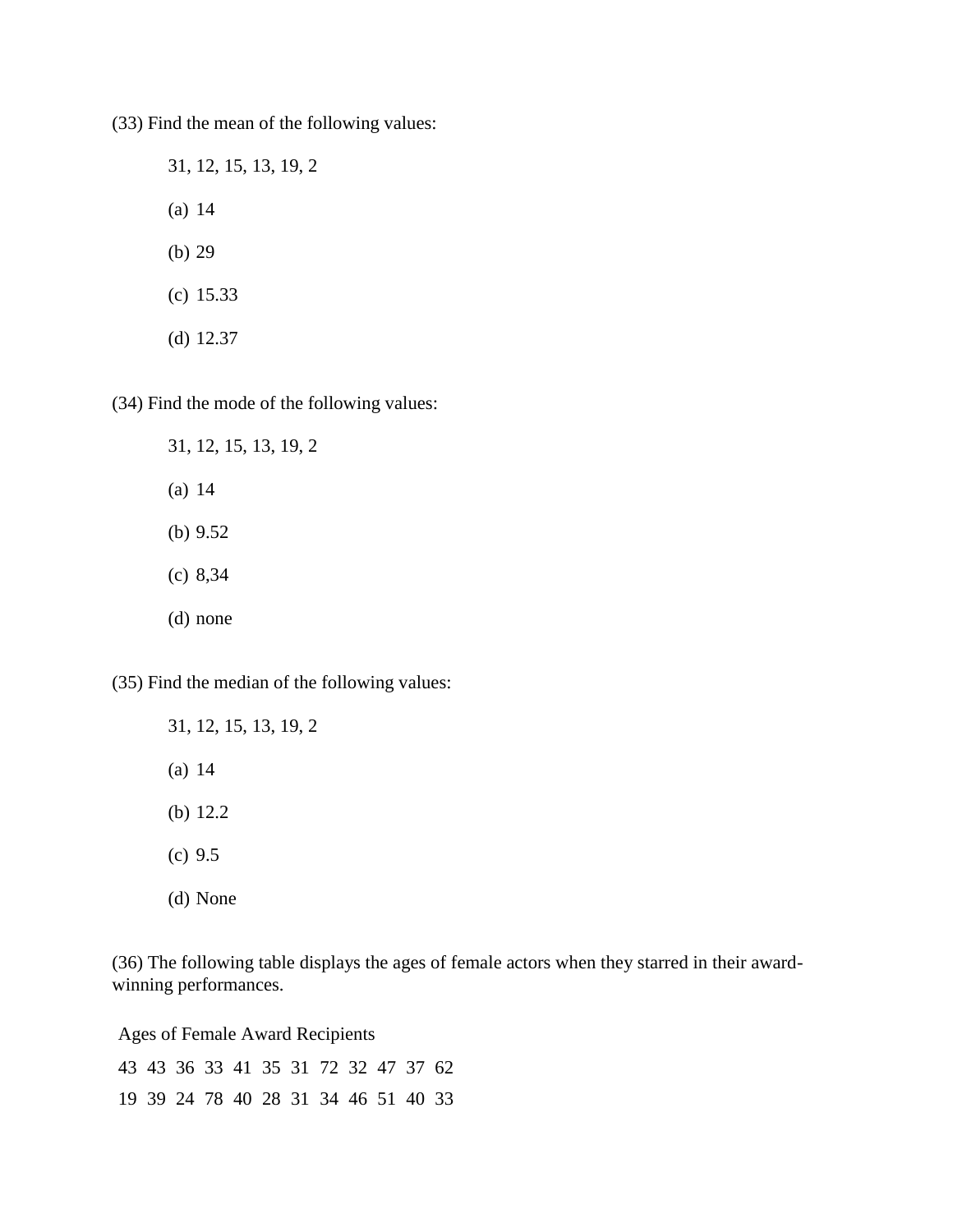26 25 35 35 33 29 30 28 60 32 34 44

Find the mean and the median for the data in the table. (Round your mean to one decimal place.)

- (a) Mean= 32.5 , Median=35
- (b) Mean= 38.5 , Median=35
- (c) Mean= 34.5 , Median=36
- (d) Mean= 32.5 , Median=36

(37) After six biology tests, Ruben has a mean score of 72. What score does Ruben need on the next test to raise his average (mean) to 74?

> (a) 62 (b) 81 (c) 83 (d) 86

(38) A professor grades student on three tests, four quizzes, and a final examination. Each test counts as two quizzes and the final examination counts as two tests. Sara has test scores of 65, 62, and 60. Sara's quiz scores are 61, 96, 80, and 89. Her final examination score is 65. Use the weighted mean formula to find Mara's average for the course. (Round your answer to one decimal place.)

> (a) 62.5 (b) 82.5 (c ) 68.6 (e) 65.2

(39) During a two-hour period, the temperature in a city dropped from a high of 43°F to a low of −19°F. What was the range of the temperatures during this period?

(a) 65°F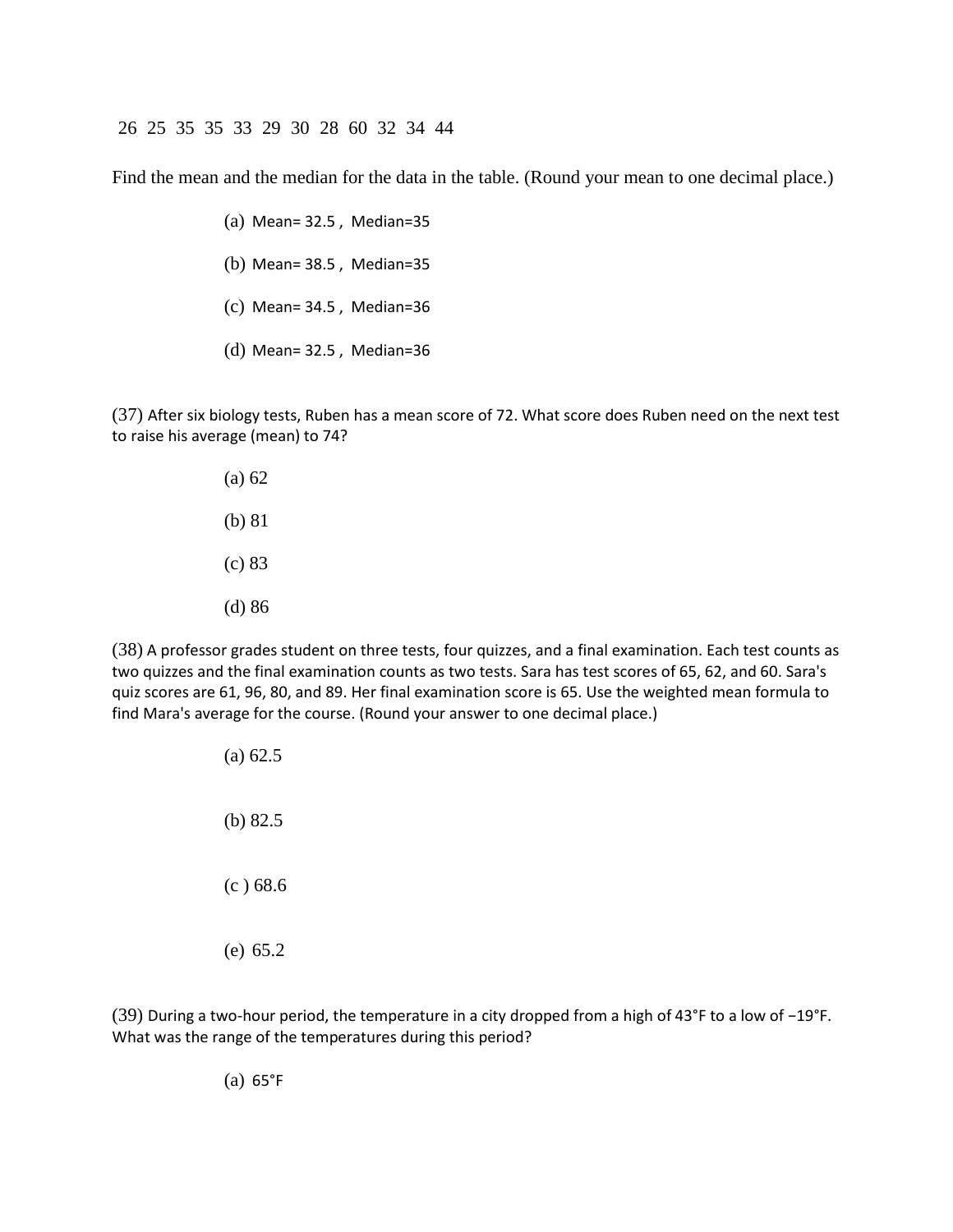- (b) 52°F
- (c) 62°F
- (d) 60°F

(40) Which of the following is *not* a measure of dispersion?

(a) variance (b)range (c ) mode (d)standard deviation

(41) Calculate the range of the following data sample:

2.5, 1.3, 7.8, 1.9, 4.3 (a) 1.3 (b) 6.5 (c) 7.8 (d) 9.1

(42) Calculate the standard deviation of the following data sample:

2.5, 1.3, 7.8, 1.9, 4.3 (a) 27.5104 (b) 6.8776 ( c) 2.6225 (e) 3.45

(43) Calculate the variance of the following data sample:

2.5, 1.3, 7.8, 1.9, 4.3 (a) 27.5104